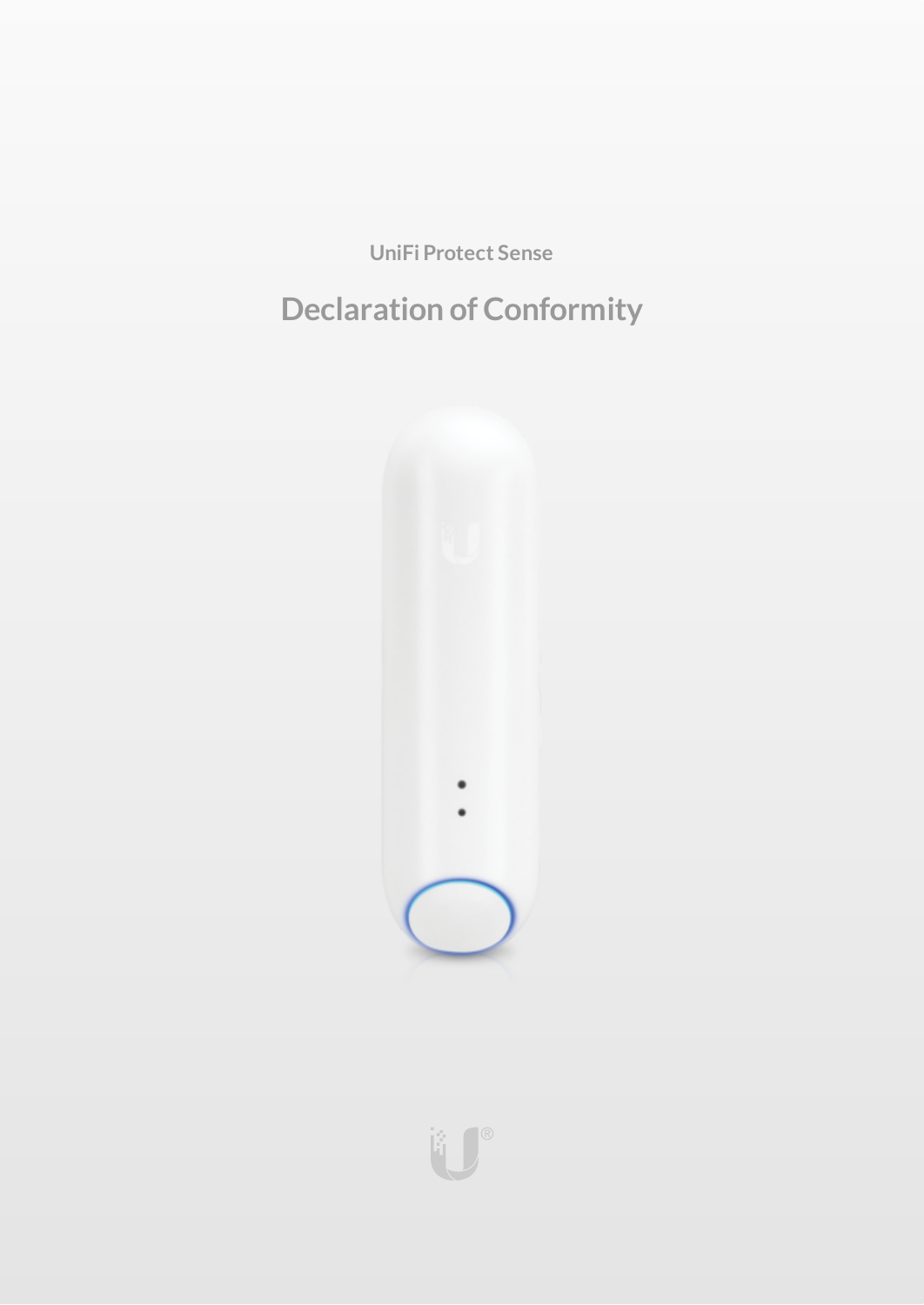# **DECLARATION OF CONFORMITY**

Ubiquiti Inc. 685 Third Avenue NewYork, NY 10017 USA

Hereby declares under our sole responsibility thatthe**UniFiProtect Sense**, model **UP-Sense**, to which this declaration relates, is in conformancewith the provisions of Directives

- Radio 2014/53/EU Radio Equipment Directive (RED)
- EMC- 2014/30/EU Electromagnetic Compatibility Directive (EMCD)
- Safety 2014/35/EU Low Voltage Directive (LVD)

• HazardousMaterials - 2011/65/EU Restriction oftheUse ofCertain Hazardous Substances in Electrical and Electronic Equipment(RoHS) with amendment(EU) 2015/863; 1907/2006 Registration, Evaluation, Authorization and Restriction of Chemicals (REACH)

For additional REACH details, please refer to [ui.com/compliance](https://www.ui.com/compliance/)

| <b>Standards</b>               | <b>Description</b>                                                                                                                                                                                                                                                                                   |
|--------------------------------|------------------------------------------------------------------------------------------------------------------------------------------------------------------------------------------------------------------------------------------------------------------------------------------------------|
| FN 55032:2015+AC:2016          | Electromagnetic compatibility of multimedia equipment - Emission requirements                                                                                                                                                                                                                        |
| EN 55024:2010+A1:2015          | Information technology equipment - Immunity characteristics                                                                                                                                                                                                                                          |
| EN 301 489-1 V2.1.1 (2017-02)  | ElectroMagnetic Compatibility (EMC) standard for radio equipment and services; Part 1:<br>Common technical requirements; Harmonised Standard covering the essential<br>requirements of article 3.1(b) of Directive 2014/53/EU and the essential requirements of<br>article 6 of Directive 2014/30/EU |
| EN 301 489-17 V3.1.1 (2017-02) | ElectroMagnetic Compatibility (EMC) standard for radio equipment and services; Part 17:<br>Specific conditions for Broadband Data Transmission Systems; Harmonised Standard<br>covering the essential requirements of article 3.1(b) of Directive 2014/53/EU                                         |
| EN 300 328 V2.1.1 (2016-11)    | Wideband transmission systems; Data transmission equipment operating in the 2,4 GHz<br>ISM band and using wide band modulation techniques; Harmonised Standard covering the<br>essential requirements of article 3.2 of Directive 2014/53/EU                                                         |
| EN 62311:2008                  | Assessment of electronic and electrical equipment related to human exposure restrictions<br>for electromagnetic fields (0 Hz - 300 GHz)                                                                                                                                                              |
| EN 62368-1:2014+A11:2017       | Audio/video, information and communication technology equipment - Part 1: Safety<br>requirements                                                                                                                                                                                                     |
| <b>CE</b> Marking              |                                                                                                                                                                                                                                                                                                      |

 $\Rightarrow$ Je m. <sup>-</sup>  $\mathcal{P}$ 

Mark Feil Compliance Manager

NewYork January 14, 2021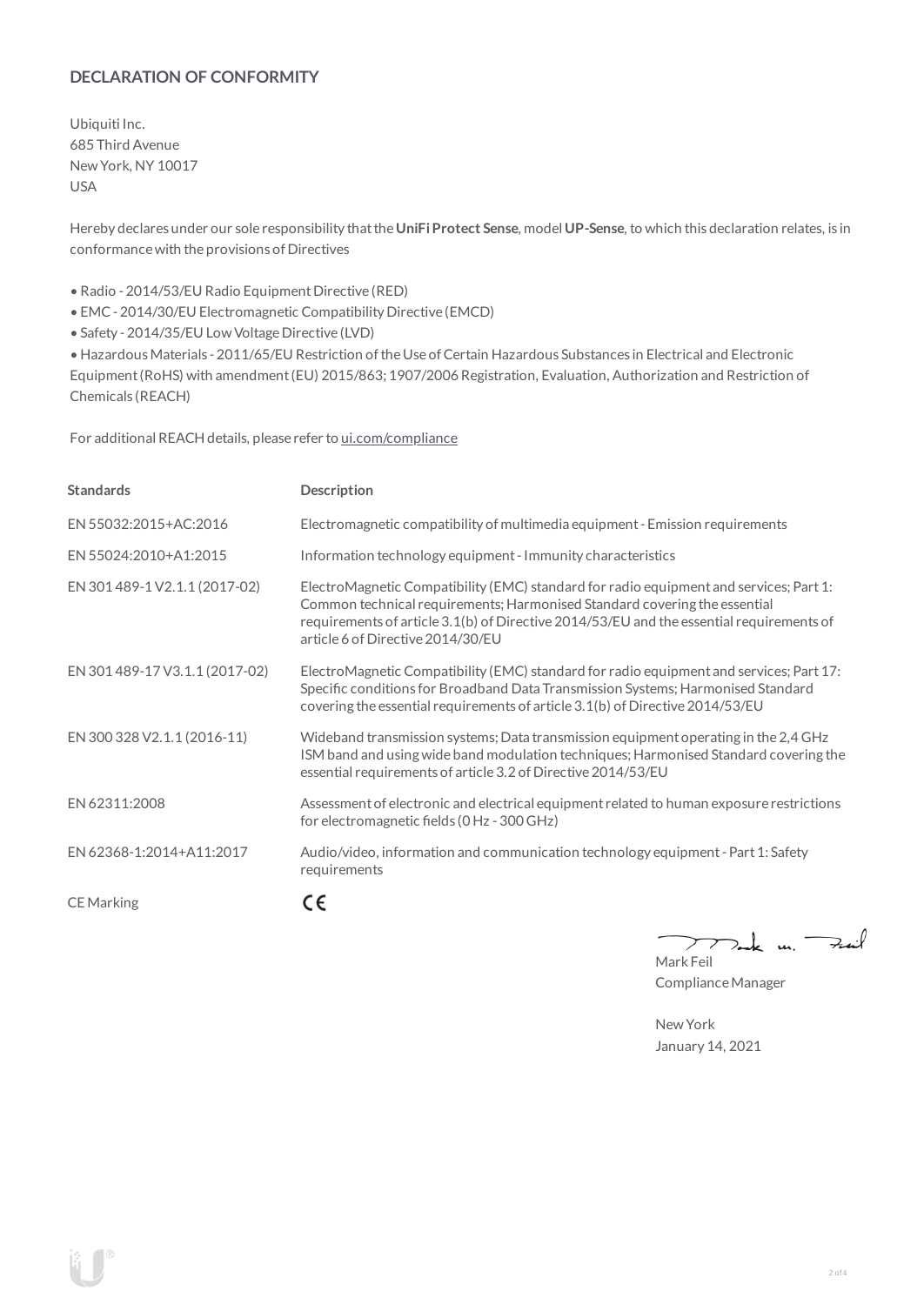## **UP-Sense**

## **български** [Bulgarian]

С настоящото Ubiquiti декларира, че това устройство UP-Sense е в съответствие със съществените изисквания и други приложими разпоредби на Директиви 2014/53/EC, 2014/30/ЕС, 2014/35/ЕС.

## **Hrvatski** [Croatian]

Ubiquiti ovim putem izjavljuje da je ovaj uređaj UP-Sense sukladan osnovnim zahtjevima i ostalim bitnim odredbama Direktiva 2014/53/EU, 2014/30/EU, 2014/35/EU.

## **Čeština** [Czech]

Ubiquititímto prohlašuje, že toto UP-Sense zařízení, je ve shodě se základními požadavky a dalšími příslušnými ustanoveními směrnic 2014/53/EU, 2014/30/EU, 2014/35/EU.

## **Dansk** [Danish]

Hermed, Ubiquiti, erklærer atdenneUP-Sense enhed, er i overensstemmelse med de væsentlige krav og øvrige relevante krav i direktiver 2014/53/EU, 2014/30/EU, 2014/35/EU.

## **Nederlands** [Dutch]

Hierbij verklaartUbiquiti, datdezeUP-Sense apparaat, in overeenstemming is metde essentiële eisen en de andere relevante bepalingen van richtlijnen 2014/53/EU, 2014/30/EU, 2014/35/EU.

#### **English**

Hereby, Ubiquiti, declares that this UP-Sense device, is in compliance with the essential requirements and other relevant provisions of Directives 2014/53/EU, 2014/30/EU, 2014/35/EU.

## **Eesti keel** [Estonian]

Käesolevaga Ubiquiti kinnitab, et antud UP-Sense seade, on vastavus olulistele nõuetele ja teistele asjakohastele sätetele direktiivide2014/53/EL, 2014/30/EL, 2014/35/EL.

#### **Suomi** [Finnish]

Täten Ubiquiti vakuuttaa, että tämä UP-Sense laite, on yhdenmukainen olennaisten vaatimusten ja muiden sitä koskevien direktiivien 2014/53/EU, 2014/30/EU, 2014/35/EU.

## **Français** [French]

Par la présente Ubiquiti déclare que l'appareil UP-Sense, est conforme aux exigences essentielles et aux autres dispositions pertinentes des directives 2014/53/UE, 2014/30/UE, 2014/35/UE.

#### **Deutsch** [German]

HiermiterklärtUbiquiti, dass sich dieses UP-SenseGerät, in Übereinstimmung mitden grundlegenden Anforderungen und den anderen relevanten Vorschriften der Richtlinien 2014/53/EU, 2014/30/EU, 2014/35/EU befindet.

#### **Ελληνικά** [Greek]

Δια του παρόντος, Ubiquiti, δηλώνει ότι αυτή η συσκευή UP-Sense, είναι σεσυµµόρφωση µε τις βασικές απαιτήσεις καιτις λοιπές σχετικές διατάξεις των οδηγιών 2014/53/EE, 2014/30/EE, 2014/35/EE.

#### **Magyar** [Hungarian]

Ezennel Ubiquiti kijelenti, hogy ez a UP-Sense készülék megfelel az alapvető követelményeknek és más vonatkozó 2014/53/EU, 2014/30/EU, 2014/35/EU irányelvek rendelkezéseit.

#### **Íslenska** [Icelandic]

Hér, Ubiquiti, því yfir að þetta UP-Sense tæki er í samræmi við grunnkröfur og önnur viðeigandi ákvæði tilskipana 2014/53/ESB, 2014/30/ESB, 2014/35/ESB.